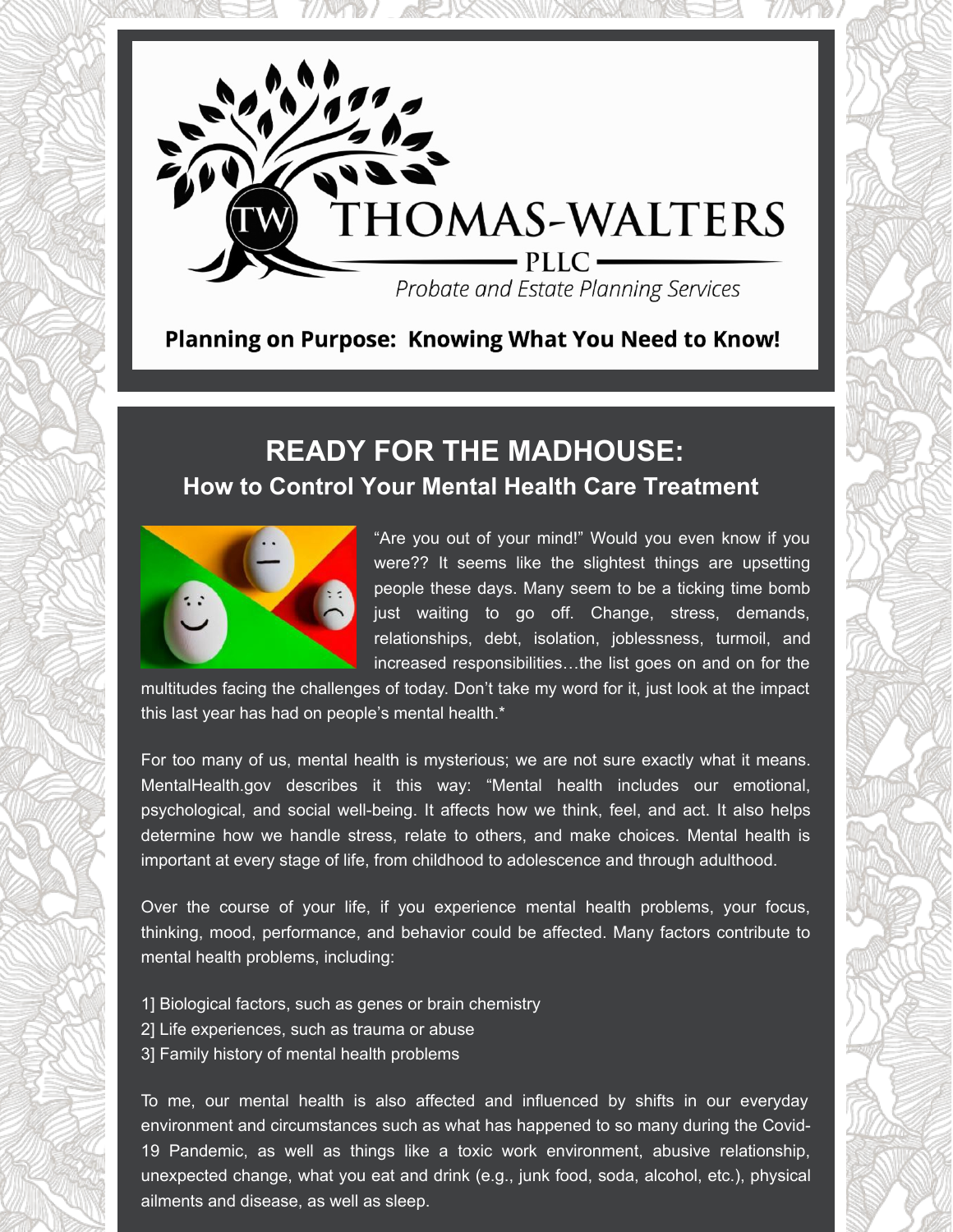No one, not even the public schools, ever really mentioned "mental health" while we were growing up. My pediatrician never explained to me what mental health means or how to keep it in-shape and fit! Yet, doctors and even the ER now ask questions routinely to give them insight into our mental health.

We have an amazing computer in our head that is full of all sorts of wires, circuits, and hard drives! Without our brain and the power it gives us, we would be useless. So not only do we all need and want to keep our brain functioning properly, but you may want to make sure your health care agents know exactly how you would want your mental health cared for if it were to fail. Here is an excerpt from a recent National Association of Elder Law (NAELA) article that provides great insight and details to consider in using a legal document to direct your mental health care:

"During the past 25 years, state legislatures have begun to recognize that traditional health care advance directives do not adequately deal with the management of mental health issues. Approximately half of U.S. states have enacted legislation for a new type of advance directive, generally referred to as a mental health care advance directive or psychiatric advance directive (PAD)…. Both traditional health care advance directives and PADs provide individuals the ability to refuse medical intervention. However, some PADs give patients the unique ability to consent to treatment even in the face of their contemporaneous refusal. Traditional health care advance directives focus heavily on endof-life health care decisions for patients who are terminally ill or permanently unconscious. These directives generally fit into three categories: Instructional directives allow individuals to provide instructions about their health care to ensure that their wishes are carried out if they become incapable of making their own decisions; Proxy directives allow individuals to designate a health care agent to make health care decisions on their behalf if they become incapacitated; and Hybrid directives including both instructions and agent designations….

Most states allow the principal to state preferences in a PAD for different types of mental health interventions, including the use of psychotropic medications, the use of ECT, and admission to an inpatient facility…. [PAD's may] include questions about specific types of interventions that may be involved in emergency situations, such as the use of medication, seclusion, and restraints…. Some states limit an agent's authority to consent to therapies that are more intrusive…. Others prohibit an agent from consenting to certain types of treatment altogether …."

If any of this rings true with you, then you should execute a Psychological Advance Directive (P.A.D.)

As one last word, I humbly believe that it is not a matter of "if you experience a mental health issue," it is just a matter of "when," since our mental health is assaulted in a variety of ways throughout our life. We all suffer physical damage and injuries throughout our lifetime, like when we are involved in an accident, become sick, etc. The difference is that none of us are educated to a degree to recognize when our brains are feeling under the weather, verses our physical bodies. After all, we are complex humans with a large array of emotions that impact us everyday. There are all sorts of external experiences that we cannot control that influence, impact, and shape us every moment of the day. Fortunately, we are blessed with internal chemical balances and other coping mechanisms to assist us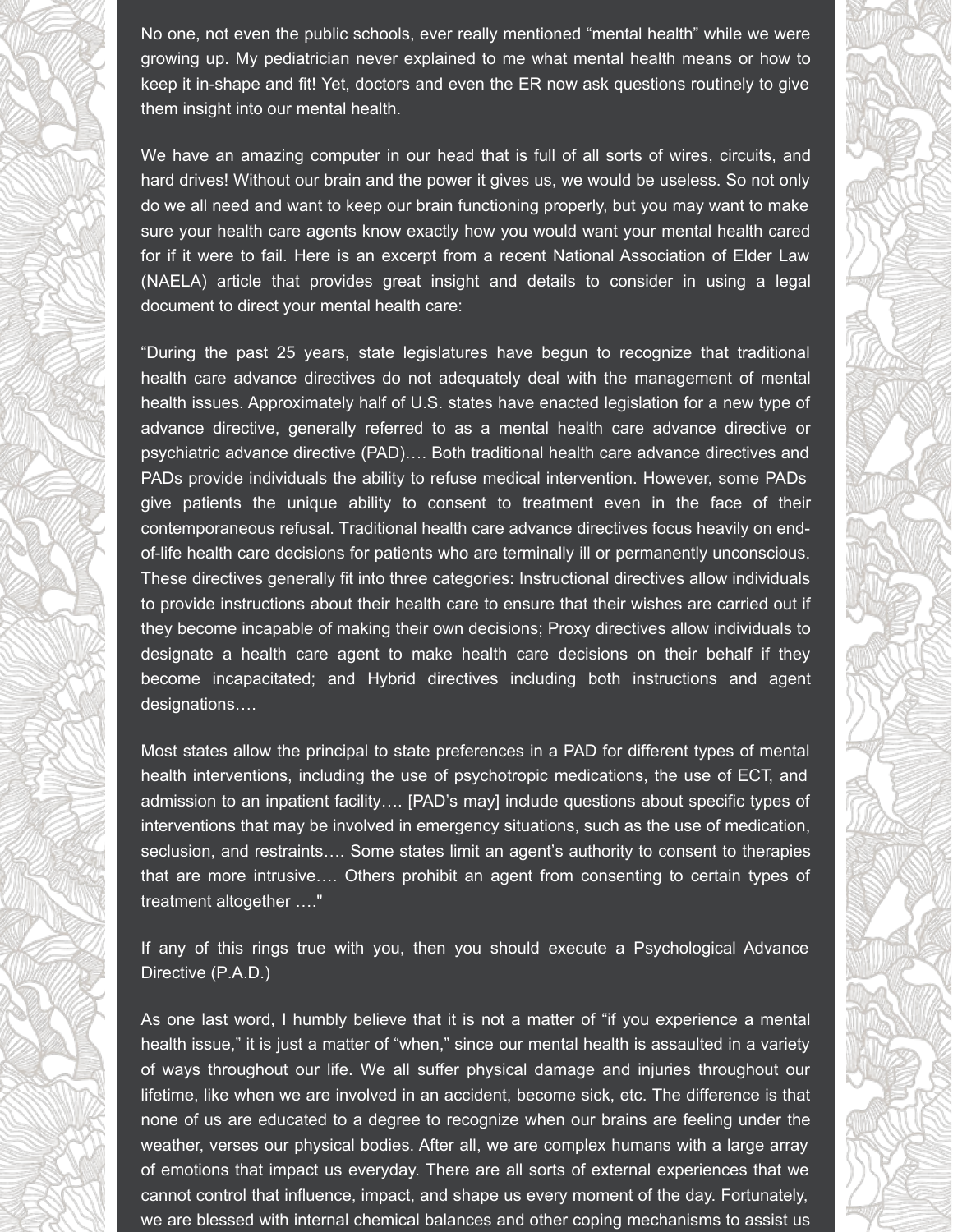back to a healthy mental state if there is a shift in our mental status. This means most all of us bounce back every single day through all sorts of mental ups and downs. However, if you were unable to bounce back and your mental health needed a professional to help it recover, then you would want to provide specific directives as to the treatment of your mental health. In order to do this, you need a North Carolina Psychiatric Advance Directive (P.A.D.).

**SUICIDAL IDEATION AMONG ADULTS IS INCREASING EVEN BEFORE COVID-19.** OF ADULTS **EXPERIENCED** A MENTAL **ILLNESS.** OR OVER 460,000 PEOPLE FROM LAST YEAR. OF ADULTS WITH A MENTAL **ILLNESS REPORT AN UNA** THIS NUMBER HAS NOT LINED SINCE 2011. PEOPLE OVER LAST YEAR'S DATASET OF YOUTH IN THE U.S. HAVE  $9.7%$ **12.4%** SEVERE MAJOR DEPRESSION. SEVERE MAJOR DEPRESSION.<br>THIS RATE WAS HIGHEST AMONG<br>YOUTH WHO IDENTIFY AS MORE<br>THAN ONE RACE, AT OF YOUTH WITH **DEPRESSION DO NOT EVEN AMONG YOUTH WITH SEVERE RECEIVE ANY MENTAL DEPRESSION WHO RECEIVE SOME TREATMENT. HEALTH TREATMENT.** EVEN IN STATES WITH THE GREATEST ACCESS, CEIVE CONSISTENT CAR ARE GOING WITHOUT TREATMENT. OF AMERICANS WITH A MENTAL ILLNESS ARE UNINSURED. THIS INCREASED FOR THE FIRST TIME SINCE THE PASSAGE OF THE AFFORDABLE CARE ACT (ACA) - THE FIRST NUMBERS THAT REFLECT THE TRUMP ADMINISTRATION.

\*2021 Study https://mhanational.org/issues/state-mental health-america

Planning AHEAD is the key, always! So, what do you do? Contact our office for more information. You can reach us anytime at 888-787-1913 or by email at legalteam@twestateplanning.law \*\* The above summary is general information. Do not rely upon the above for definitive legal advice. In accordance with N.C. State Bar Rules, note this contains dramatizations. Not all scenarios represent actual people or real events.

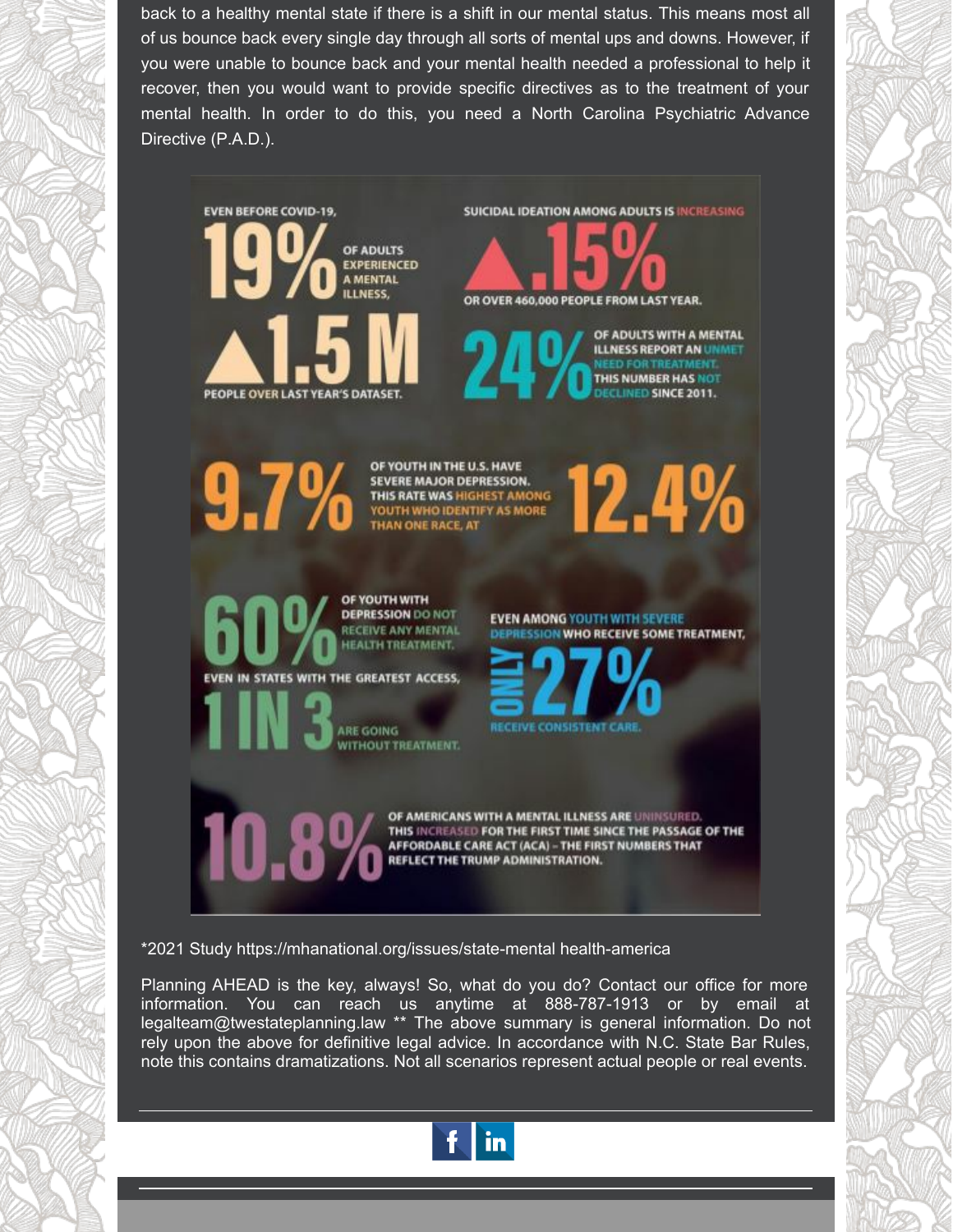#### Celebrating Life with Shayla



Managing Partner Stacey Walters was blessed with a beautiful angel for 10 years. Her daughter Shayla, who was born with a heart defect, unexpectedly suffered a cardiac arrest at 5 months old, leaving her severely disabled. In April 2018, Shayla unexpectedly gained her angel wings and left Stacey and her family on this earth. While Shayla forever changed their family's life, she taught Stacey the meaning of selfless love and that we are never promised tomorrow.

Shayla's story forms the pillar of our law practice: We are all going to leave this earth, but if we aren't prepared for the unexpected, the people we hurt the most are the ones we love the most! It is too important not to have a plan in place, and everyone needs an estate plan for that unexpected time,

but not just any plan – the perfect plan that easily ensures your final wishes are met while relieving the stress and burden on your family when you are gone!

At Thomas Walters Probate and Estate Planning Attorneys, we build lifetime relationships with our family of clients. We not only help ensure our clients have a current and perfect plan in place, but we give them peace of mind knowing both they and their family can always call on us a trusted advisor when the unexpected happens.

#### Upcoming Estate Planning Events

COMING SOON... PLAN, PREPARE, PREVAIL: BE READY FOR THE UNEXPECTED

DID YOU KNOW THAT IN 2020, MORE THAN 70% OF AMERICANS FAILED TO PREPARE FOR THE MOST IMPORTANT EVENTS IN THEIR LIFE? IMAGINE ALL OF THE STRESS, ANXIETY AND EXPENSE THAT ENSUES WHEN UNEXPECTEDLY TRYING TO PLAN IN THE MIDDLE OF CHAOS.

Stacey Walters will be launching virtual seminars in 2021 that will put you at the top of the preparedness class! Stacey knows first hand what this looks like and is determined to make a difference, one person at a time!

Stay tuned for details to make sure you are not preparing to fail yourself and your family during difficult times! In the meantime, you can watch short, informational videos about a a variety of topics on Stacey's [YouTube](https://www.youtube.com/channel/UC5CLS-YkzSQNGmF14JS-KVQ/featured) channel.

"By failing to prepare, you are preparing to fail." Benjamin Franklin



See our ad and article in the October 2021 issue of Senior [Lifestyles](https://www.creativedevelopmentworks.com/app/download/970508490/senior+lifestyles+october+2021.pdf) and [MD](https://www.creativedevelopmentworks.com/app/download/970377428/md+life+may+2021+raleigh+durham+2.pdf) Life!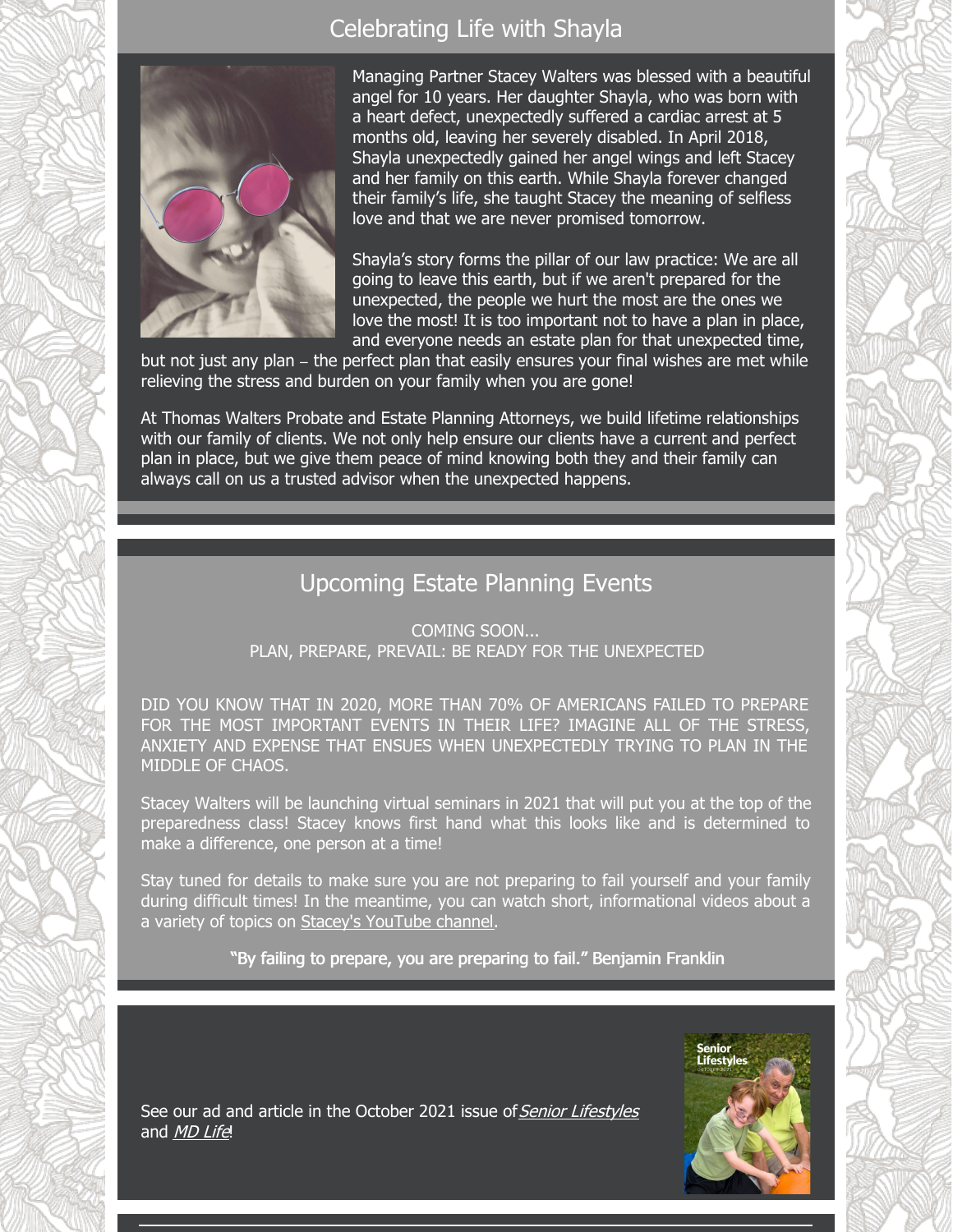If you would like a digital copy of all your documents, please send us a [request](mailto:crystal.mujica@twestateplanning.law). The Cost is \$50 for one flash drive/USB and \$10 for any extra ones needed.



#### Client Testimonial

"Mrs. Stacey Walters relieved our worries about estate planning. Her poignant, concise explanation of estate planning is remarkable. We have many kudos for Mrs. Walters: fabulous, legendary, excellence in her practice. Thank you."

> Mr. & Mrs. Szalacsi Wake Forest, NC

## The N.C. Team of Attorneys



**Stacey Walters** 



#### Norman Wilson



**Andrew Brooks** 

Locations Serving all of North Carolina including the following locations:

Chapel Hill 1777 Fordham Blvd. Suite 101 Chapel Hill, NC 27514

Charlotte - North\* ExecuBusiness Center 10130 Mallard Creek Rd. Ste. 300 Charlotte, NC 28262

Greensboro\* Byron Offices Suites 7-B Corporate Center Dr. Greensboro, NC 27408

Raleigh - Main Access Office Business Center 8801 Fast Park Dr. Ste. 301

The Pinehurst/West End 5228 NC-211 D West End, NC 27376